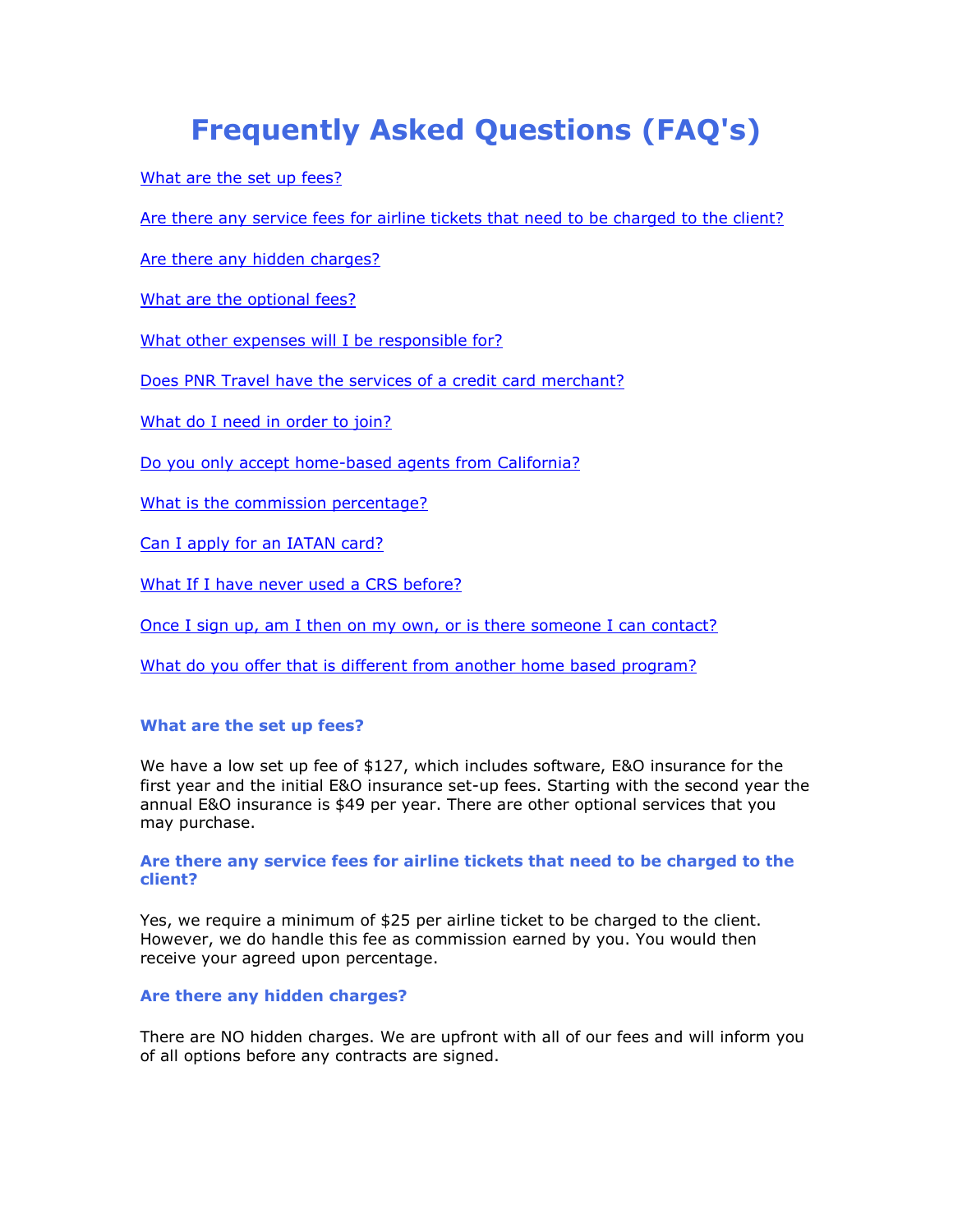## **What are the optional fees?**

The following fees are optional; \$25 per month for access to the CRS, \$5 per month for access to a consolidator search engine. \$35 for individual Agentware or \$15 for a shared Agentware.

### **What other expenses will I be responsible for?**

You will be responsible for any and all costs related to telephone charges, delivery costs and/or express mail services, (such as UPS & Federal Express) promotional materials and office supplies, fax charges and all other cost relating to the operations of your business. Other cost related to direct expenses include the following; personal liability insurance, taxes, workers compensation insurance, unemployment insurance, professional dues and licenses, professional entertainment and promotional expenses.

# **Does PNR Travel have the services of a credit card merchant?**

Yes, the cost for utilizing this service is  $3\frac{1}{2}$  percent of which is passed on in the cost of sale. Remember this fee is only for utilizing a credit card merchant. If you are utilizing ARC or most other suppliers there are no credit card charges.

## **What do I need in order to join?**

You need a computer with internet connection, a fax machine and your experience as a travel agent.

## **Do you only accept home-based agents from California?**

Yes, at this time we are only accepting residents of California.

#### **What is the commission percentage?**

Different levels of commission can be earned depending on your level of assistance from PNR Travel. You will receive 60% if you require no assistance from PNR Travel and 40% if you do require some assistance. Commission is paid promptly on the last day of every month. For example commissions received in June will be paid on July 31st. A detailed report will be sent to you every month.

### **Can I apply for an IATAN card?**

PNR Travel can put you on the IATAN list once you have shown that you are working a minimum of 5 hours per week towards the sale of travel. This can be done by receiving 2 commission checks. Once you have accomplished this you can be placed on the IATAN list. It is required that you are on this list for at least 6 months before you receive the IATAN card. You must also earn at least \$5000 annually to qualify for an IATAN card.